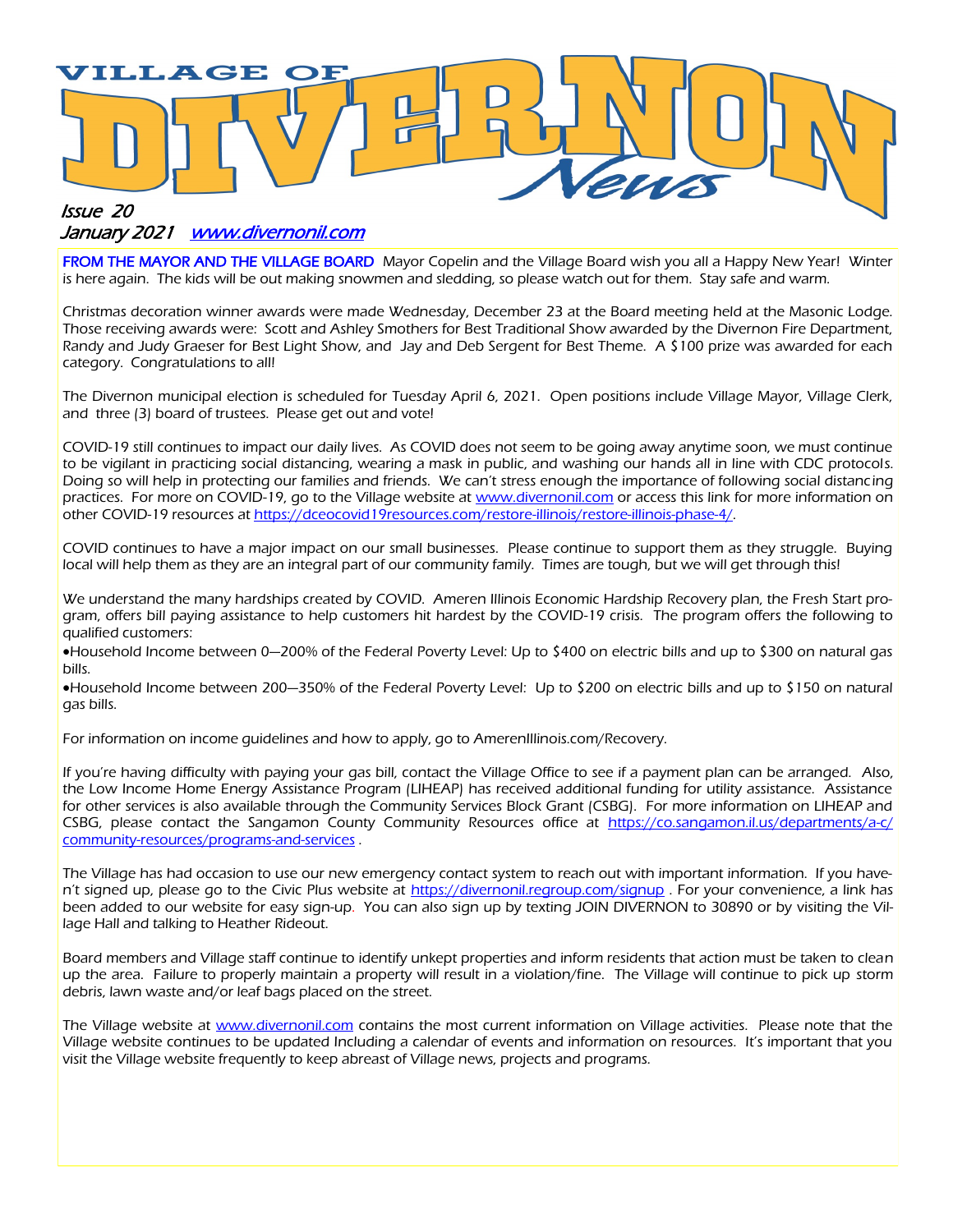## PUBLIC WORKS DEPARTMENT Jeremy Rhodes, Supt.

THE PUBLIC WORKS DEPARTMENT completed the water main replacement project they'd been working on for several weeks. When you see the crew around town working to improve and clean up our community, thank them for the work they do! Some sidewalks were replaced/repaired this summer/fall making it safer to take a stroll. A number of streets were oiled and rocked, and holes were patched in other areas. Staff continue to pick up branches and yard waste on Mondays. The Village is looking good thanks to the Public Works Department!

VILLAGE SEWAGE DUMP - New cameras were placed at the Village Sewer plant/dump. Only Divernon Village proper (does not include Comanche Village) residents are allowed to dump at the site. Only yard waste, including grass clippings and tree branches, are allowed. Violators will be contacted and possibly fined.

BUILDING PERMIT APPLICATIONS are available at the Village hall. Prior to beginning any building project, an application must be filed. This includes sheds on skids. Please contact Jeremy Rhodes if you have questions. Completed applications must be submitted to Village hall. NO WORK SHALL BEGIN UNTIL THE APPLICATION IS APPROVED!

PROPERTY MAINTENANCE - Please keep drains and culverts clear of debris. Sticks and limbs must be piled neatly by the side of the road in the front of your property for the Village to pick up. If you have an extra-large load of branches, please call the Village office to check on pickup fees. Burning of yard waste is allowed on your property from 7:00 a.m. to 7:00 p.m. only. Burning of garbage is prohibited at any time. Remember to keep your garbage cans stored off the street when not out for pickup. It's important that we take care of our properties in a manner that is inviting to people who visit our community!

STORM SAFETY TIPS – STORM SAFETY TIPS – We've already had our first snow, so it's important to remember to keep vehicles off the street to avoid being plowed in. Also, keep snow away from the furnace vent pipe. Failure to do so could result in poor furnace operation or carbon monoxide poisoning. Natural gas is a colorless, odorless gas; however, a chemical that smells like rotten eggs is added to help detect a possible leak. If you smell gas, or just think you might be smelling gas, leave the area immediately and call the Divernon Gas Dept. at 217-628-3416 or 911 from a neighboring home or business.

Residents are reminded to make sure their cell phones are fully charged before severe weather hits, and to report any downed power lines, natural gas odor, or power outages as soon as possible. With winter thunderstorms a possibility, residents are advised to unplug sensitive electronic equipment, or protect it with a high-quality surge protector, and to stay away from downed power lines. For more safety tips or information, visit https://www.ameren.com/illinois.

In early December, the Village sent a mailer to all residents which included a pamphlet with valuable information on pipeline awareness, the One-Call System (811), and the steps to be taken to prevent a disaster. The mailer also included a survey to be completed and mailed. Survey responses will tell the Village whether the information in the pamphlet was understood. It is the responsibility of each resident to be aware of steps to be taken to prevent pipeline events. Please complete the survey and mail!

# POLICE DEPARTMENT Chief Jason Martin

THE POLICE DEPARTMENT has been busy keeping our Village safe. Officers continue to patrol the streets protecting our families, especially our children. Please remember that Governor Pritzker has ordered that large gatherings, 10 or over, are prohibited to protect from COVID-19 spread. Police officers will monitor to ensure this order is followed. For more information go to: [https://dceocovid19resources.com/restore-illinois/restore-illinois-phase-4/.](https://dceocovid19resources.com/restore-illinois/restore-illinois-phase-4/)

ORDINANCE VIOLATIONS will continue to be addressed as needed. Junk vehicles or other junk or trash must be removed from properties. Properties in need of the owner's attention due to an ordinance violation will be identified, and the owner will be contacted. Please do not park vehicles on or block sidewalks or mailboxes. Vehicles parked on the street must be parked on the side of the street in the direction headed. Unless there is a shoulder for parking, cars cannot be parked in the street on a regular basis. Fines will be assessed for all occurrences. Please help us keep the Village safe and clean! As new issues arise, new ordinances will be considered.

OPEN BURNING ORDINANCE 4-1-2 states that open burning of any garbage, hazardous waste, nonwood products, human or animal feces or human or animal flesh, on the ground or in any container is prohibited. No burning is allowed on public property including streets, gutter, curb, sidewalk, or property owned by the Village (alley). No fire may be located less than twentyfive feet (25') from any building or private property. No fires, except for permitted recreational fires, may be started before 7:00 a.m. or allowed to burn past 7:00 p.m. Failure to comply could result in a fine of \$75 up to \$300. Ordinance 4-1-2 can be found at <https://codelibrary.amlegal.com/codes/divernonil/latest/overview> updated June 2018.

GOLF CARTS must be inspected and approved by the Village Police Department. There is an annual fee for the sticker for each golf cart. Golf carts are not to be operated in any inclement weather. Please contact the Police Department for information on the correct requirements for your golf cart. Four wheelers and side-by-sides are not street approved.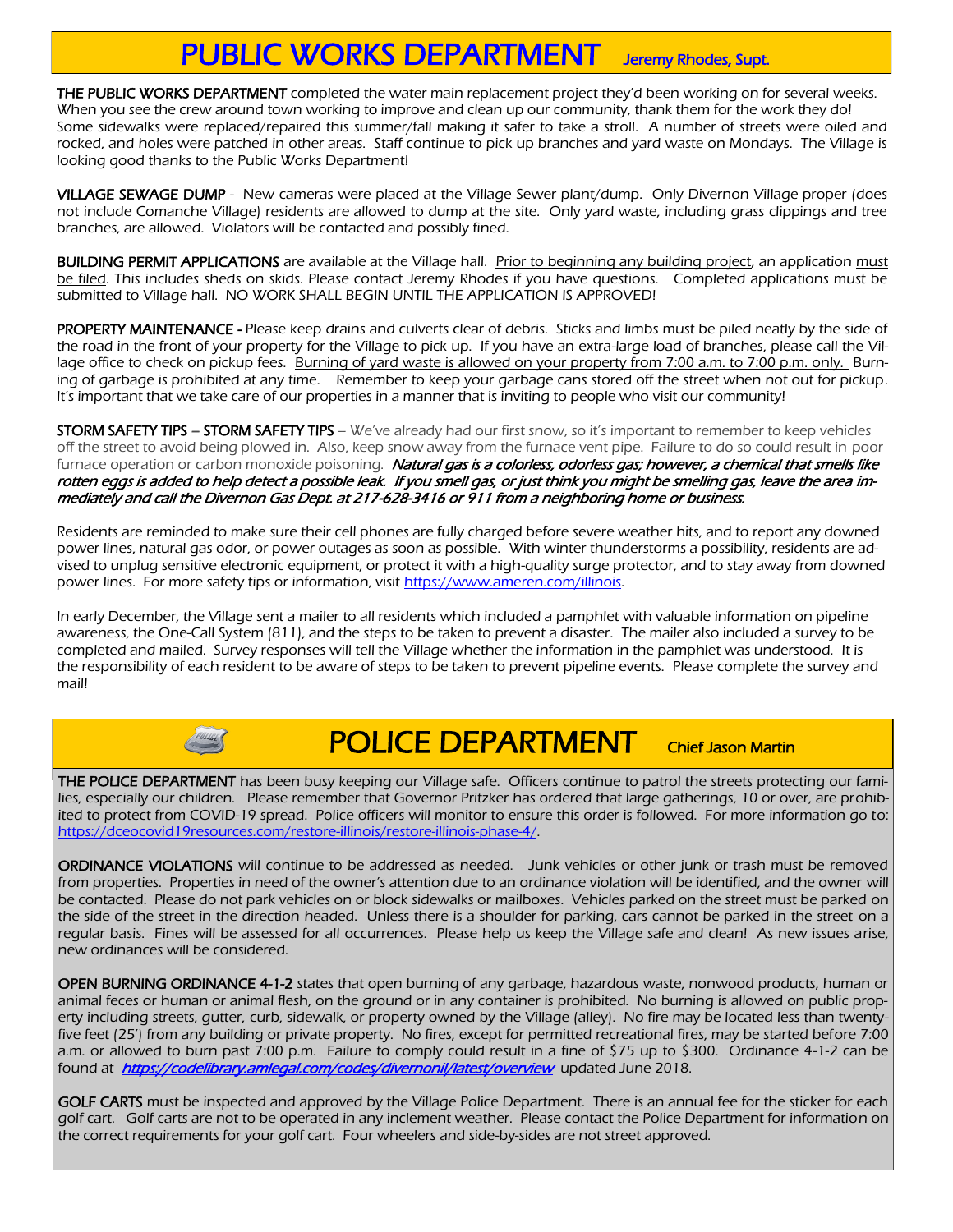#### VILLAGE EVENTS, COMMUNITY CLUBS & SERVICES

THE DIVERNON ALUMNI ASSOCIATION is always in need of volunteers and is hopeful volunteers from the newer classes will get involved. Please consider volunteering to keep this organization going. If you're interested, please contact Nancy Crawford at 217/725-4513. The 2021 Alumni Banquet is scheduled for the end of May. Please plan to attend. Further information will be available at a later date.

SCHOOL NEWS – School is currently being held remotely due to COVID-19. It's important to slow down and watch for the youngsters walking or riding bikes to the park, school playground or ball field. Visit the school website for school information at [www.auburn.k12.il.us.](http://www.auburn.k12.il.us) A book box which was built by the Auburn Student Council and located on the north side of the square just off the sidewalk is available for all to enjoy. Feel free to borrow a book or add a book for others to enjoy! Lunch pickup is available to all students in the circle drive at the Jr. High from 12 noon - 1:30 p.m. Monday through Friday when remote learning is in affect.

DIVERNON MASONS LODGE - Contact John Lewis at 217/741-7567 if you are interested in joining the Masons Lodge or renting the building.

AMERICAN LEGION NEWS - COVID-19 has had a major impact on fund raising activities this year. In spite of COVID, the American Legion Annual Golf Outing was held and was again a great success. Thank you to the participants, sponsors, Edgewood Country Club, and the American Legion Ladies Auxiliary for all there help! We look forward to next year's outing. If you would like information on joining the Legion please contact Gene Brenning at 217/741-0920 or for building rental contact Jim Richards at 217/691-2881. Meetings are the 2nd Thursday of each month at 7:00 p.m. The men continue to make improvements in the building, and thank the community for their continued support.

THE AMERICAN LEGION LADIES AUXILIARY - Unfortunately fund raising was stalled this year due to the pandemic. The Annual Bazaar and Bake Sale, which was a favorite, had to be canceled. If you have Christmas decorations you're no longer using, please consider donating them to the American Legion Ladies Auxiliary. We were able to provide some joy to our seniors and senior veterans in July by providing goodie baskets decorated with a patriotic theme. We enjoyed packaging them and seeing the joy on the faces of those receiving our heartfelt gift. Funds raised during the year usually benefit the Legion building, veterans clothing and supplies, honor flight, scholarship, etc. We enjoy serving our veteran family, our seniors and a high school senior! Please contact Nancy Beaty at 217/628-3383 to arrange for pickup of your Christmas decorations.

If you have a loved one currently serving, please provide their name and mailing address as we like to reach out to our men and women in the military. Meetings are the 1st Thursday of the month at 6:00 p.m. If you are interested in joining please contact Nancy Beaty at 217/628-3383.

DIVERNON YOUTH GROUP CLOTHING CLOSET is available to all residents of Divernon and surrounding communities. clothing is FREE with sizes from infant to Adult XXL. Shoes, belts, and other accessories are also available. Clean, gently used clothing is accepted. If assistance is needed after hours, please contact Melissa at 217/801-6533. The Clothing Closet is located in the Presbyterian Church, 265 S. Second Street on the SW side of the Square. The closet is open every Monday from 4:00— 6:00 p.m. All donations are appreciated! Thank you!

DIVERNON CHRISTIAN YOUTH GROUP meets the 1st and 3rd Wednesday of each month at the Divernon Presbyterian Church from 5:00—7:00 p.m. This group is open to all youth in the community from 5th through 12th grades. Food, activities and a community service project are provided at each meeting. If you would like to get involved or donate, either monetary or as a volunteer, please contact Melissa Layton at 217/801-6533.

The youth group is not currently meeting, but will begin meeting soon.

THE DIVERNON UNITED METHODIST CHURCH (DUMC) FOOD PANTRY is in the Divernon Methodist Church, 503 South Second Street, Divernon. Hours of operation are 5:00 – 7:00 p.m. every Monday. Donations of non-perishable food items and paper products are always welcome. Drop-off locations are United Community Bank and the Village Hall. Arrangements can also be made to deliver items to the church by calling 217/628-3530. Monetary donations are always welcome and can be mailed to the address above.

THE DIVERNON SPORTMAN'S CLUB has many activities available for children and adults. For information on joining, please contact George Brown at 217/652-8538 or Kevin Zimmerman at 217/717-7940. Check the sign at the Senior Center for times of events and other announcements.